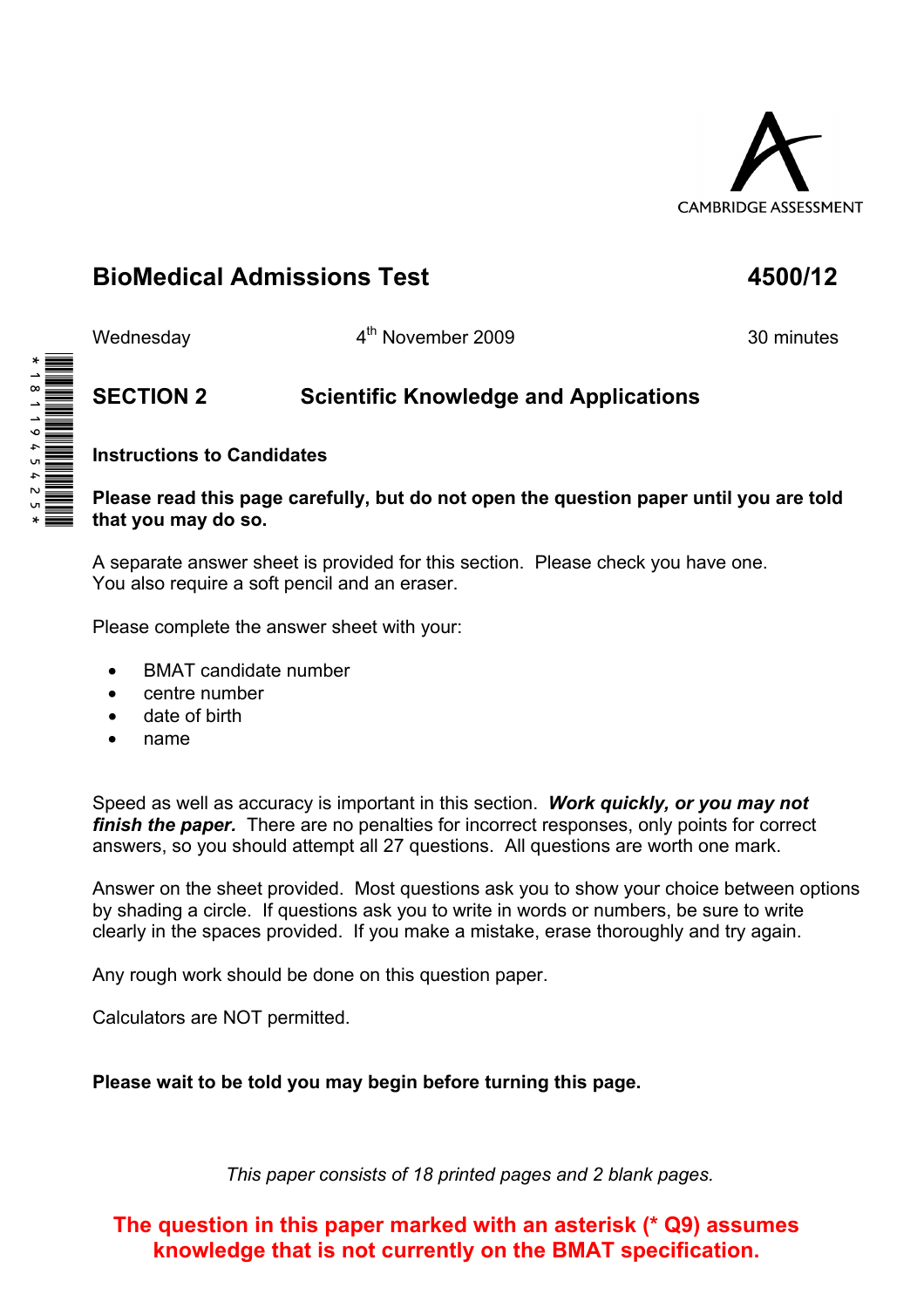**BLANK PAGE**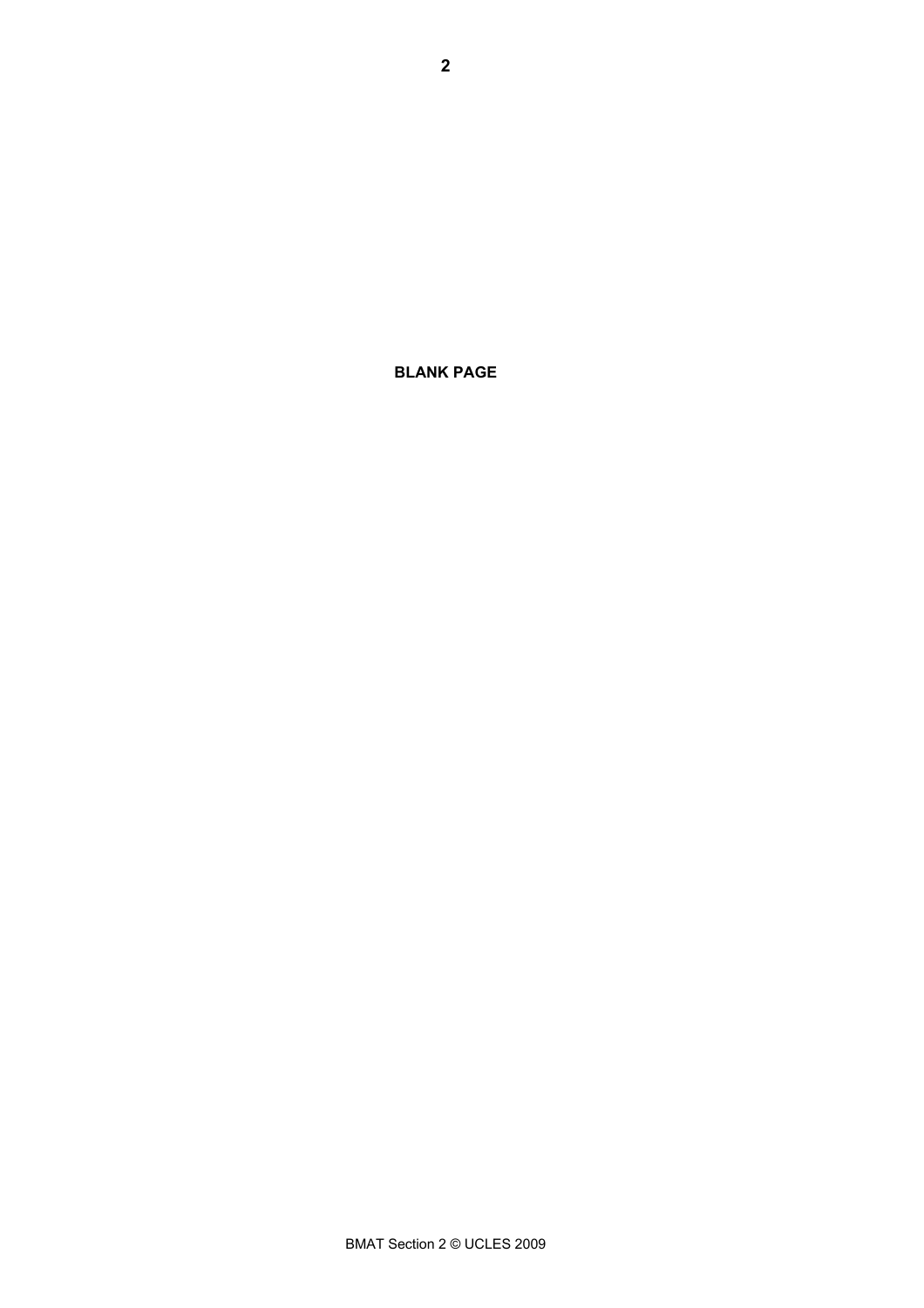**1** Individual A in the family pedigree below is homozygous dominant and individual B is homozygous recessive for a particular feature.



What is the percentage probability that individual F is homozygous recessive if:

|   | i) E is homozygous recessive | ii) E is heterozygous |
|---|------------------------------|-----------------------|
|   | 50                           |                       |
| в | 25                           | 50                    |
|   | 50                           | 25                    |
| n | 25                           |                       |
| F |                              | 25                    |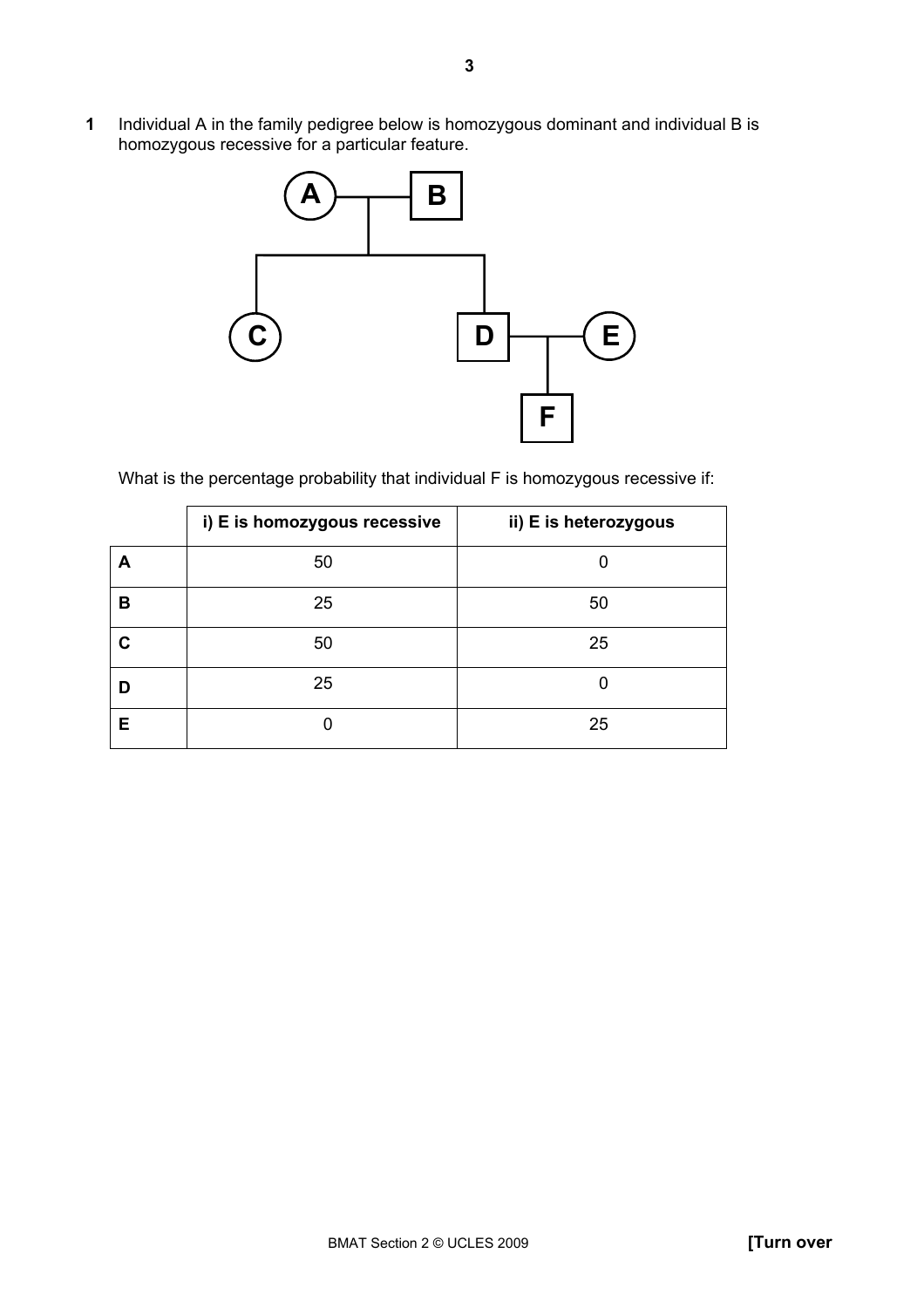- **2** Which of the following could take part in an addition polymerisation?
	- **1**  $CHI<sub>3</sub>$
	- **2**  $C_{24}H_{48}$
	- **3**  $C_3H_7Br$
	- **4**  $C_4H_6Cl_2$
	- **5**  $C_8H_{12}Cl_4$
	- **A** 1, 2 and 3
	- **B** 1, 2 and 4
	- **C** 1, 3 and 5
	- **D** 2, 3 and 4
	- **E** 2, 4 and 5
	- **F** 3, 4 and 5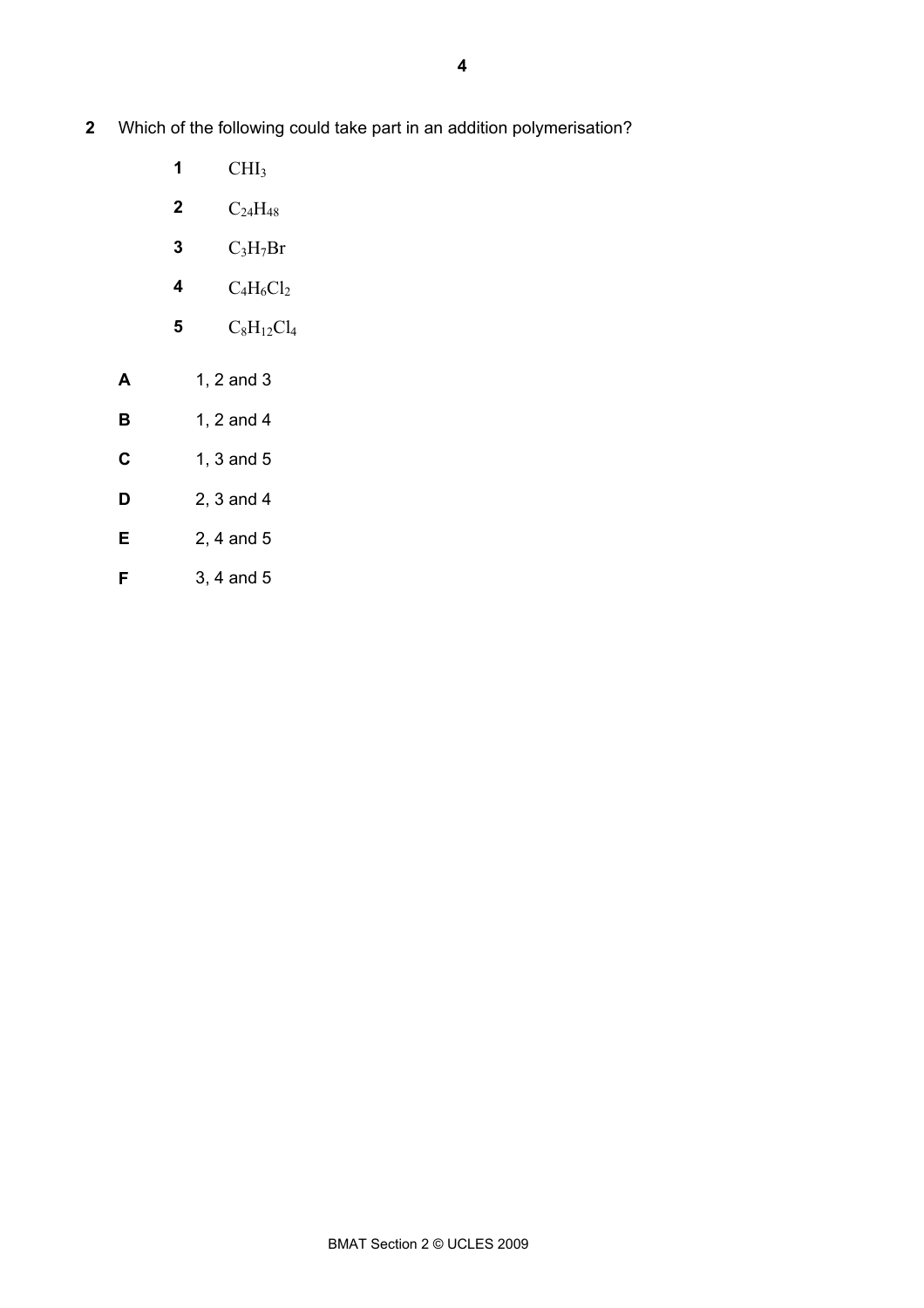**3** Shortly after opening her parachute, a free-fall parachutist of mass 60kg experiences the forces shown in the diagram.

drag (air resistance) = 900N



Which line in the table gives the size and direction of the acceleration of the parachutist at this instance?

|             | size of acceleration $(m/s2)$ | direction of acceleration |
|-------------|-------------------------------|---------------------------|
| A           | 5.0                           | downwards                 |
| В           | 10.0                          | downwards                 |
| $\mathbf c$ | 5.0                           | upwards                   |
| D           | 10.0                          | upwards                   |
| Е           | 0.0                           |                           |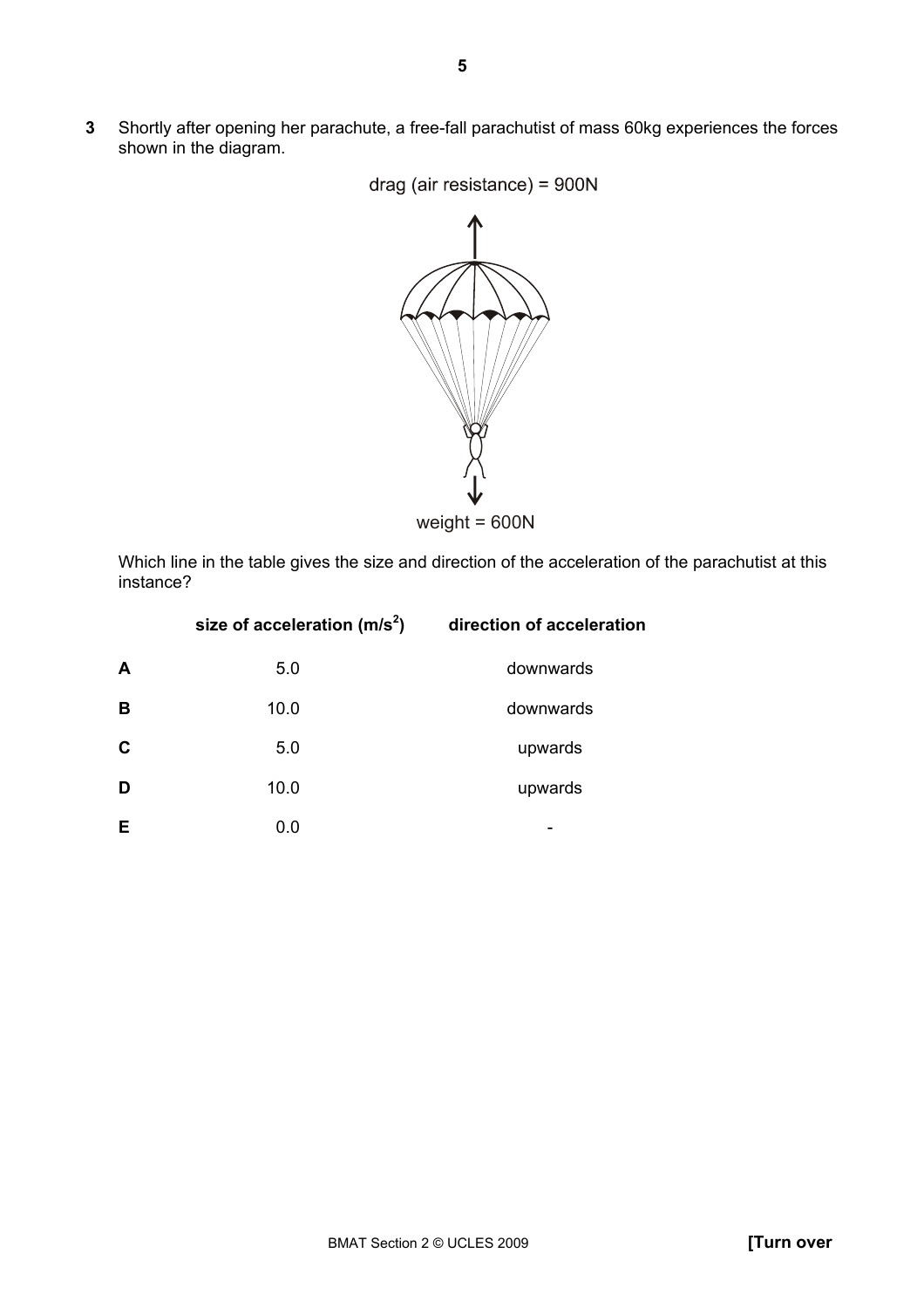**4** A bag contains *x* red balls, *y* blue balls and *z* yellow balls. One ball at random is taken out and replaced. A second ball at random is taken out and replaced.

If the balls are identical in all respects except colour and are well mixed, what is the probability that the first ball was red and the second blue?

- **A**  $(x+y)/(x+y+z)^2$
- **B** *xy/(x+y+z)(x+z)*
- **C**  $xy/(x+y+z)^2$
- **D**  $(x+y)/(x+y+z)$
- **E**  $XY/(y+z)(x+z)$

- **5** Which one of the following statements is true about the members of a clone?
	- **A** Members of a clone will always show identical features at maturity.
	- **B** Multiple births, such as twins, are always members of a clone.
	- **C** They are produced only during genetic engineering.
	- **D** They are the result of a mutation.
	- **E** They contain identical DNA.

**6** Which one of the following covalent substances could exist as a giant structure?

| A | SiCl <sub>4</sub> |
|---|-------------------|
| В | SiO <sub>2</sub>  |
| C | ICl               |
| D | Cl <sub>2</sub> O |
| Е | $H_2S$            |
| F | $\rm CF_{4}$      |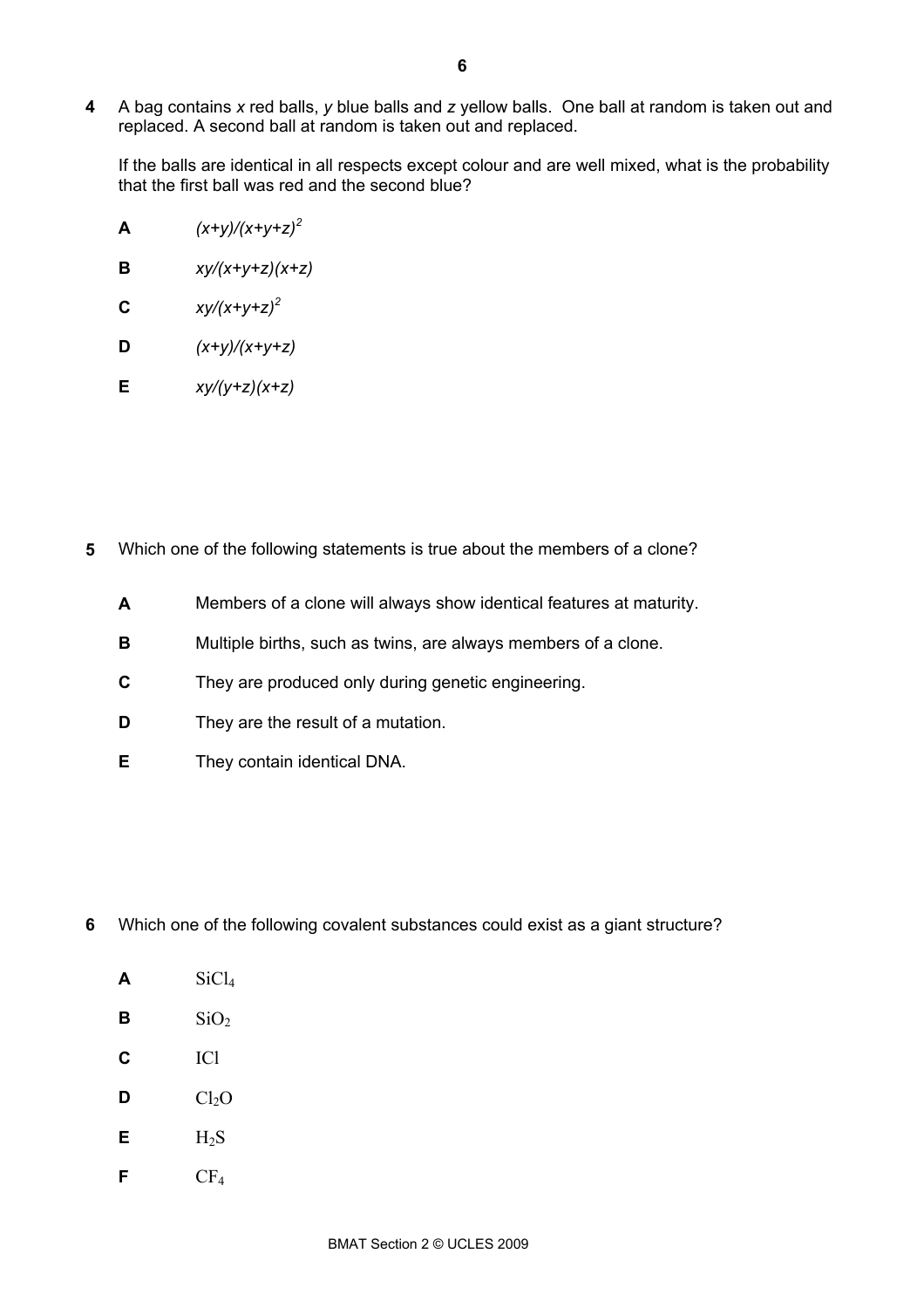- **7** Which of the following is a correct unit of potential difference (voltage)?
	- **A** amp per ohm
	- **B** coulomb per joule
	- **C** joule per second
	- **D newton per coulomb**
	- **E** watt per amp

**8** A cube has unit length sides. What is the length of a line joining a vertex to the midpoint of one of the opposite faces (the dashed line in the diagram below)?



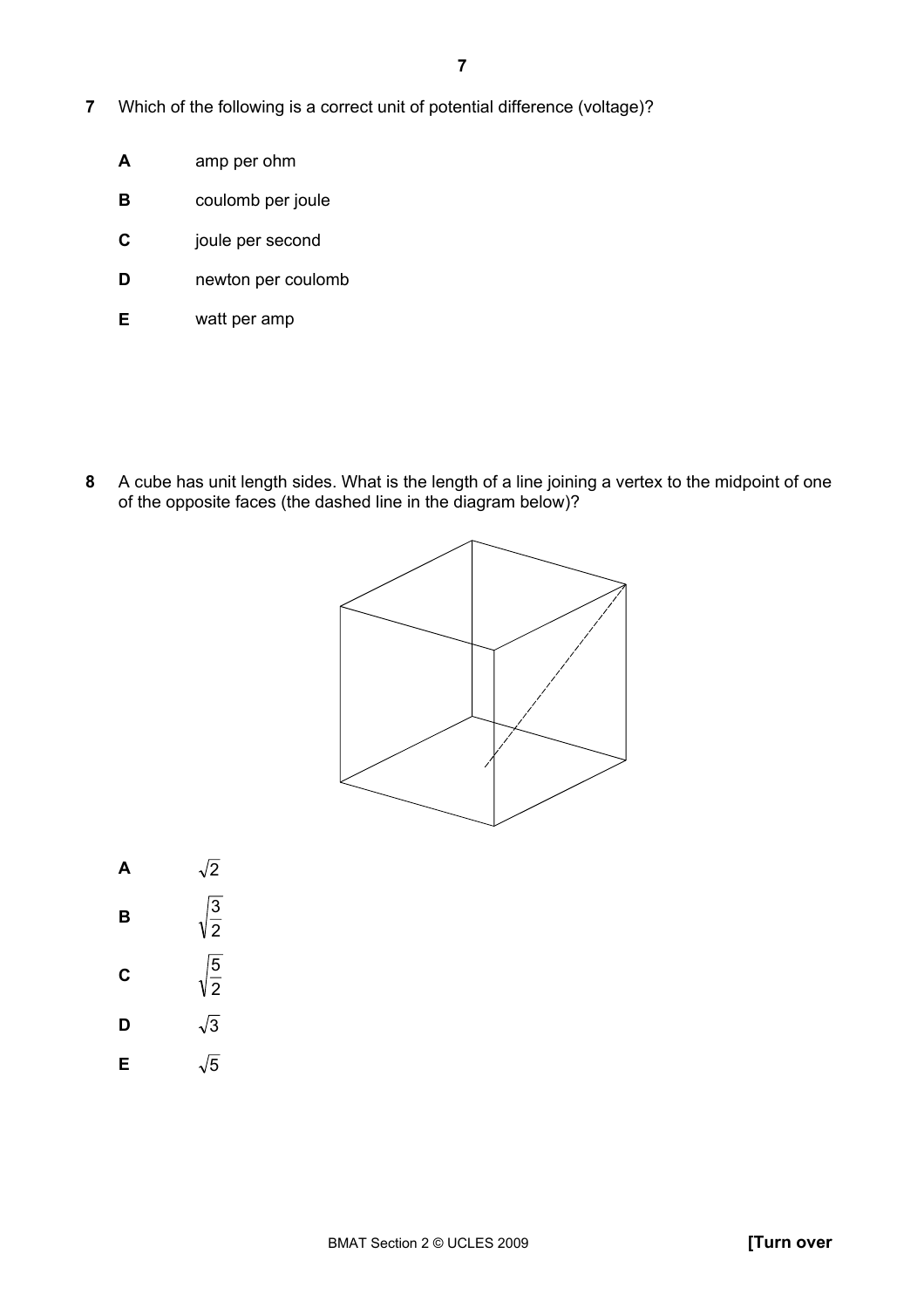**9** The data below considers the risk of having a cancer in the neck region due to drinking alcohol and one genetic factor (presence of a mutant allele for the CYP1A1 gene). A risk value of 1.0 is the mean average risk in the human population.

| <b>Alcohol intake</b> | <b>Number of mutant CYP1A1</b><br>alleles present | <b>Risk value</b> |
|-----------------------|---------------------------------------------------|-------------------|
|                       |                                                   |                   |
| Light drinker         |                                                   | 15                |
|                       |                                                   | 1.8               |
|                       |                                                   | 4.C               |
| Heavy drinker         |                                                   | 4.5               |
|                       |                                                   |                   |

Using only the data from the table, which of the following tentative conclusions about the risk of having a cancer of the neck, is **not** correct?

- **A** Overall, the presence of at least one mutant allele increases the risk.
- **B** Overall, there is a positive correlation between the risk and alcohol intake.
- **C** Heavy drinking is the main factor in increasing the risk.
- **D** The presence of at least one mutant allele is the main factor for increasing risk.
- **E**The presence of two mutant alleles increases the risk more for heavy drinkers than light drinkers.

**10** 2.00g of a carbon compound is burnt in excess oxygen.

4.77g of carbon dioxide is produced.

What percentage (to the nearest 1%) of carbon is in the original compound?

[Ar: C=12; O=16]

\*

| A | 21% |
|---|-----|
| в | 26% |

- $C = 42%$
- $D = 52%$
- **E** 65%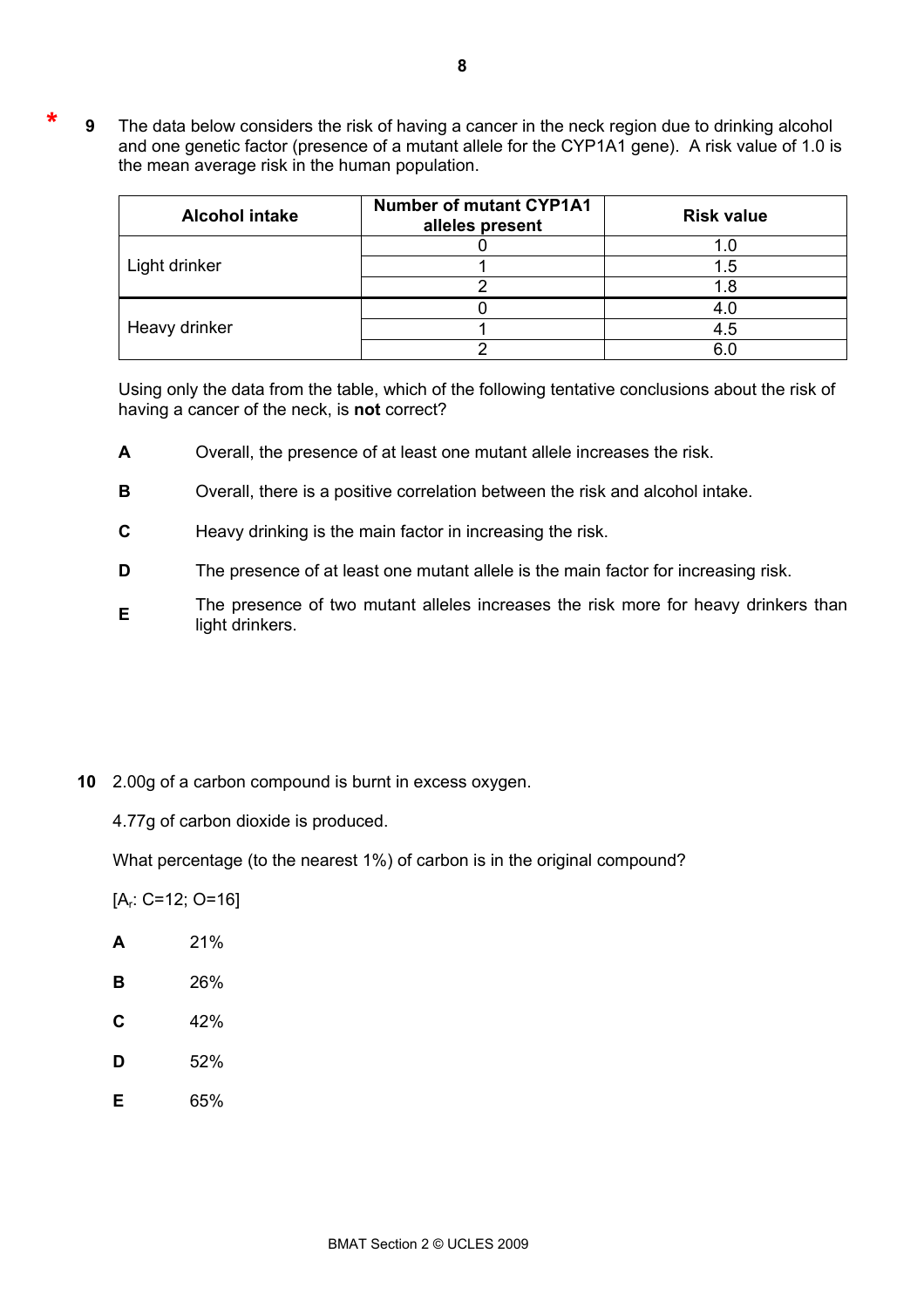**11** It is known that a radioactive source emits a single type of radiation. Detectors are placed in the two positions shown. The graph shows how the readings change over time.



Which type of radiation does the source emit, and what is its half-life?

|   | type of radiation | half-life (hours) |
|---|-------------------|-------------------|
| Α | alpha             | 2.40              |
| в | alpha             | 2.76              |
| C | beta              | 2.40              |
| D | beta              | 2.76              |
| E | gamma             | 2.40              |
| F | gamma             | 2.76              |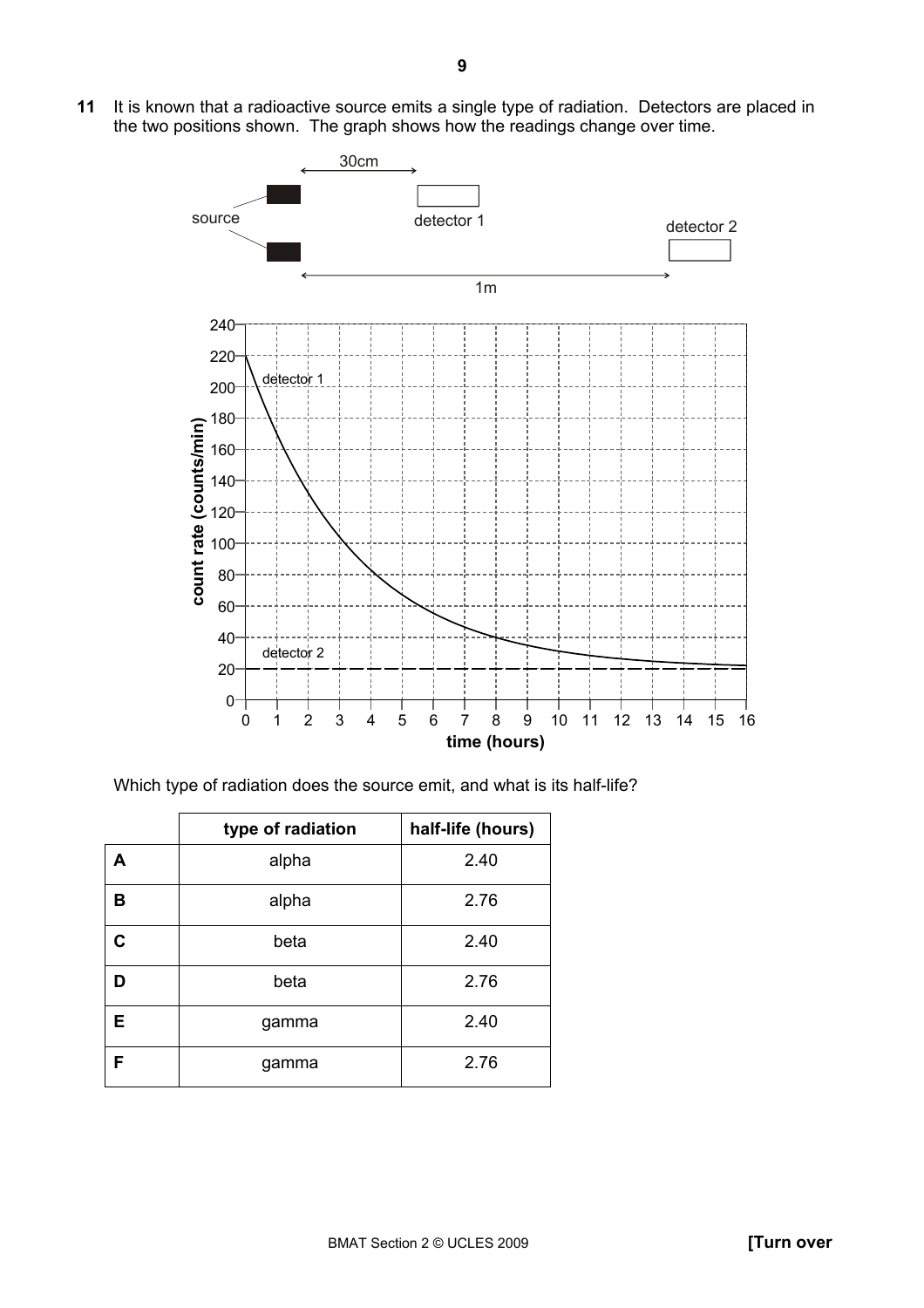**12** 

The symbol  $\otimes$  defines a mathematical binary operation such that y  $\otimes$  x = x  $\frac{y^{x}}{y^{x}}$  for all positive integers.

What is the value of  $(2 \otimes 3) \otimes 2$ ?

| A | $2x3^3$           |
|---|-------------------|
| В | 8/3               |
| C | 32/9              |
| D | 4                 |
| Е | $2^{5}\sqrt{2}/9$ |

- **13** Which one of the following movements will be severely and immediately disrupted if the oxygen concentration in the blood becomes very low?
	- **A** carbon dioxide from the blood into the alveoli
	- **B glucose from the lumen of the intestine into the villi**
	- **C** oxygen from the alveoli into the blood
	- **D urea from the blood plasma into the nephron**
	- **E** water from the blood plasma into muscle cells
	- **F** water from the blood plasma into the nephron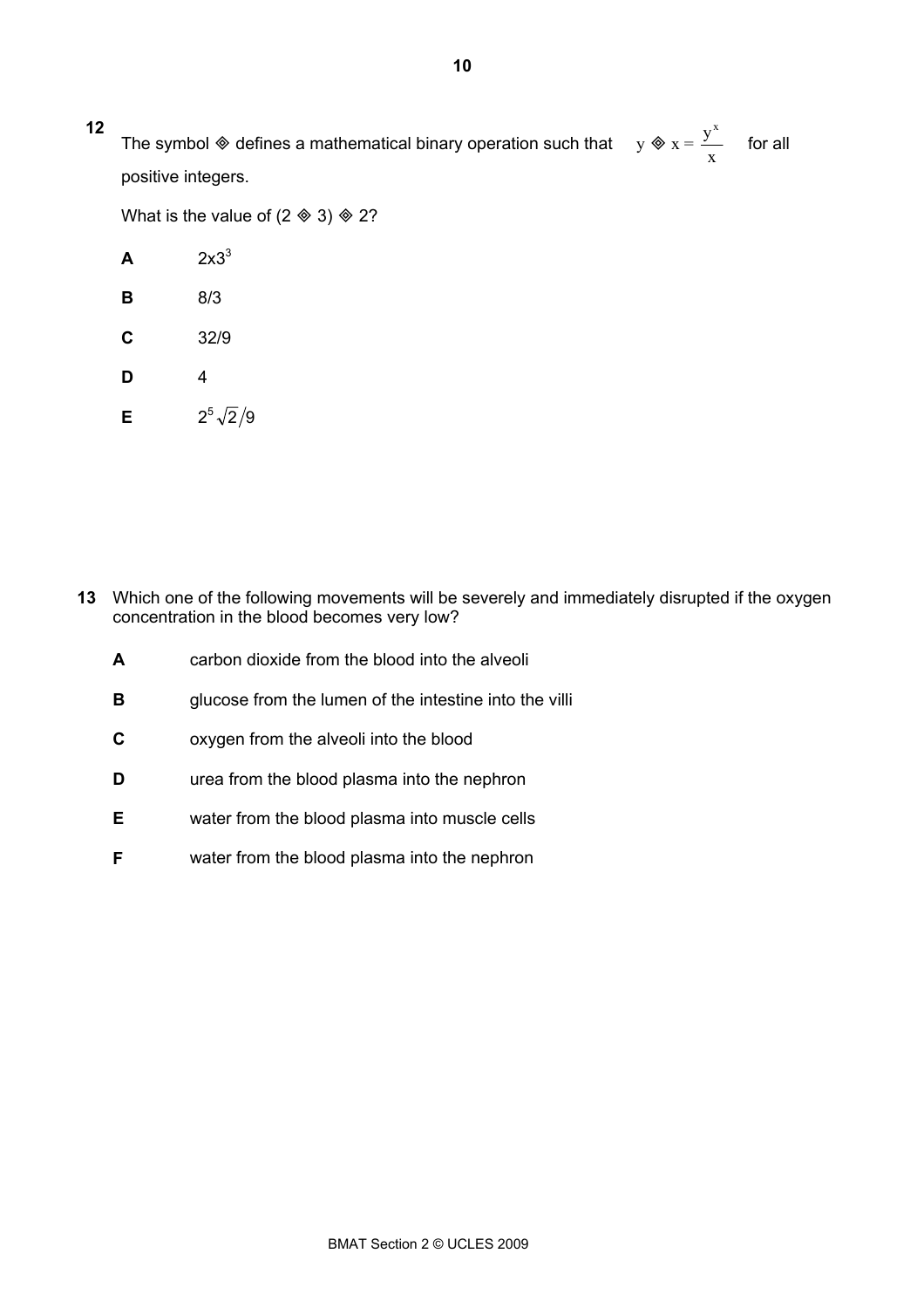**14** The order of reactivity of four elements is J>M>Q>T i.e. J is the most reactive and T the least reactive.

A series of reactions are given below:

|                         |                                                                 | $MCl_2 + T \rightarrow TCl_2 + M$ |
|-------------------------|-----------------------------------------------------------------|-----------------------------------|
| $\overline{\mathbf{2}}$ | $MSO_4 + J \rightarrow JSO_4 + M$                               |                                   |
|                         | 3 TO + Q $\rightarrow$ QO + T                                   |                                   |
|                         | 4 $QO + J \rightarrow JO + Q$                                   |                                   |
|                         | 5 $\text{ISO}_4 + \text{T} \rightarrow \text{TSO}_4 + \text{J}$ |                                   |
| 6 —                     | $MO + Q \rightarrow QO + M$                                     |                                   |

Which three reactions could take place?

| A | 1, $2$ and $3$ |
|---|----------------|
| в | 2. 3 and 4     |
| C | 4, 5 and 6     |
| D | 1, 4 and $6$   |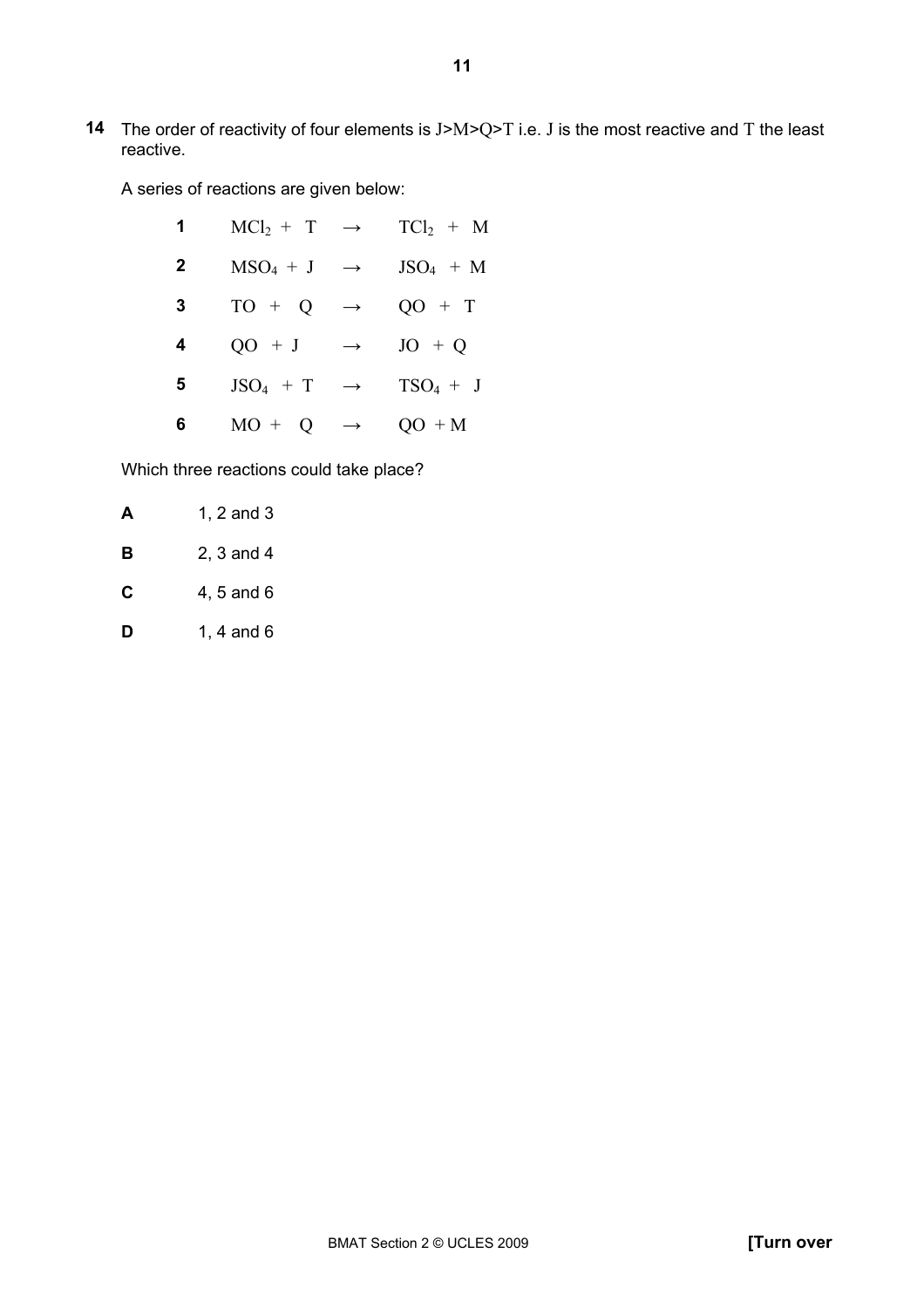**15** The graph represents the motion of a vehicle during part of a journey.



What is the best estimate of the distance travelled during the part of the journey shown?

|   | 100 00m        |
|---|----------------|
| в | 107.50m        |
| C | 115.00m        |
| Ŋ | <u> 6 ՕՕkm</u> |
| Е | 6.45km         |
| F | <u> 6 90km</u> |
|   |                |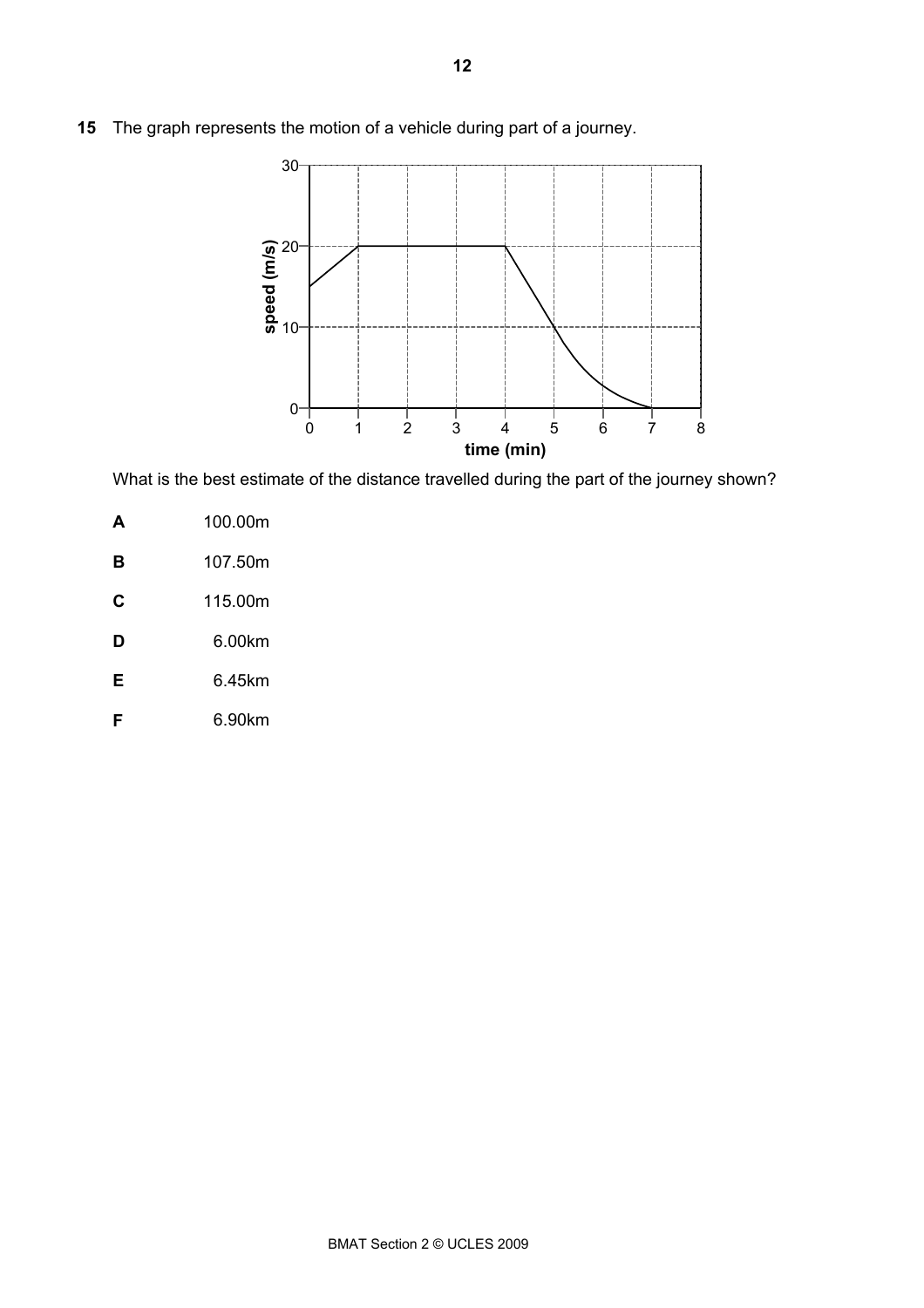#### **16** Evaluate:

| $2 \times 10^3 + 8 \times 10^2$ |  |
|---------------------------------|--|
| $+3\times10^{-7}$<br>2500       |  |
|                                 |  |

| A | 20    |
|---|-------|
| в | 140   |
| С | 200   |
| D | 625   |
| Е | 1700  |
| F | 2000  |
| s | 20000 |

**17** Which of the four statements below about natural selection are correct?

- **1** Competition occurs between individuals of the same species.
- **2** Competition occurs between individuals of different species.
- **3** Selection can lead to evolution.
- **4** Selection can lead to extinction.
- **A** 1 and 3 only
- **B** 2 and 4 only
- **C** 1, 2 and 4 only
- **D** 1, 3 and 4 only
- **E** 2, 3 and 4 only
- **F** All of the above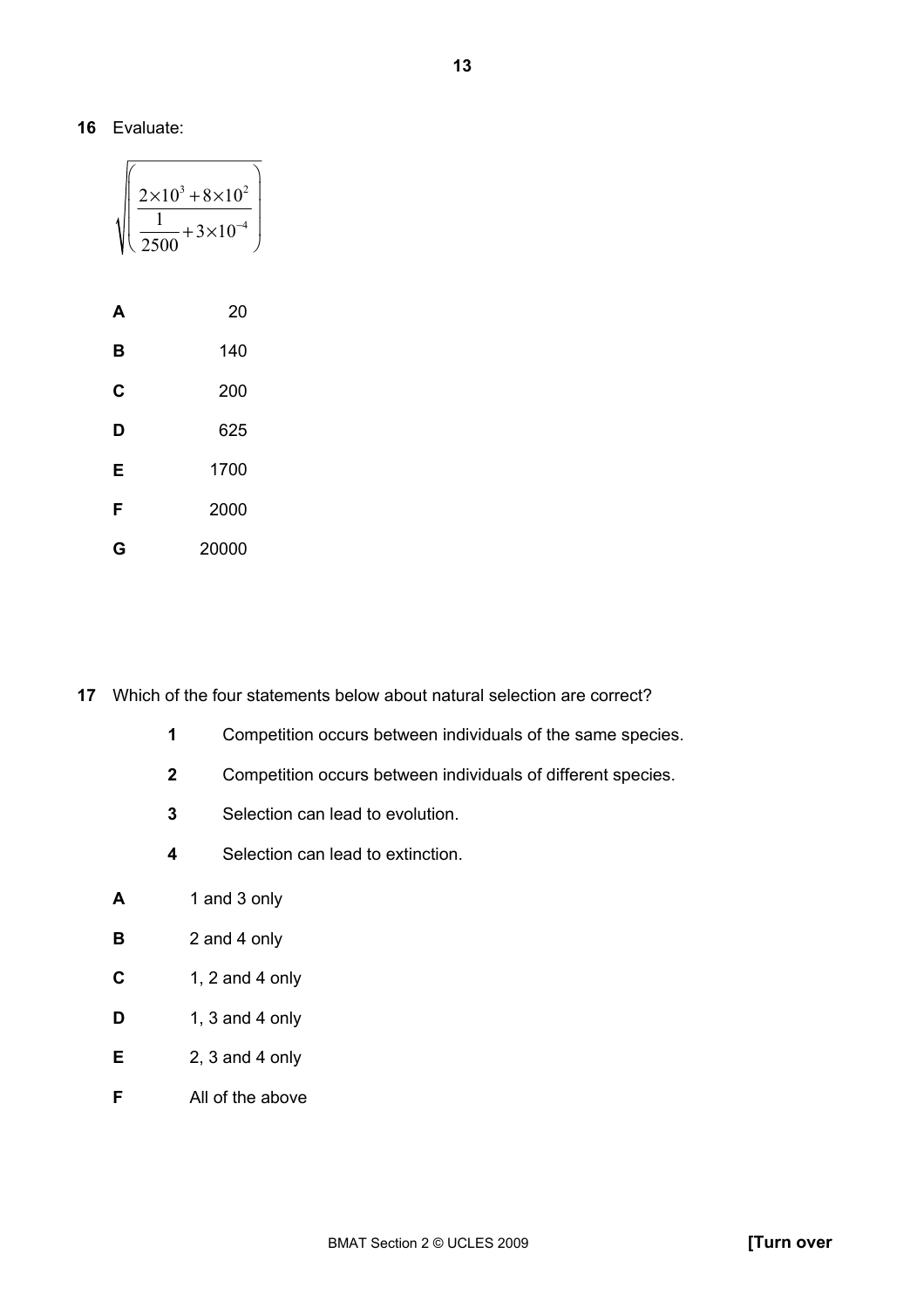**18** The equation for the preparation of nitrogen monoxide is:

**a** Cu + **b** HNO<sub>3</sub>  $\longrightarrow$  **a** Cu (NO<sub>3</sub>)<sub>2</sub> + **c** H<sub>2</sub>O + 2NO

What is the value of **b**?

| А | 2  |
|---|----|
| B | 4  |
| C | 6  |
| D | 8  |
| E | 12 |
| F | 16 |

**19** An object of mass 5kg falls from rest and hits the ground at a speed of 20m/s. Air resistance is negligible.

From what height has the object fallen?

Take g to be  $10m/s^2$ 

|   | 10m   |
|---|-------|
| R | 20m   |
| C | 50m   |
| Ŋ | 100m  |
| Е | 200m  |
|   | 1000m |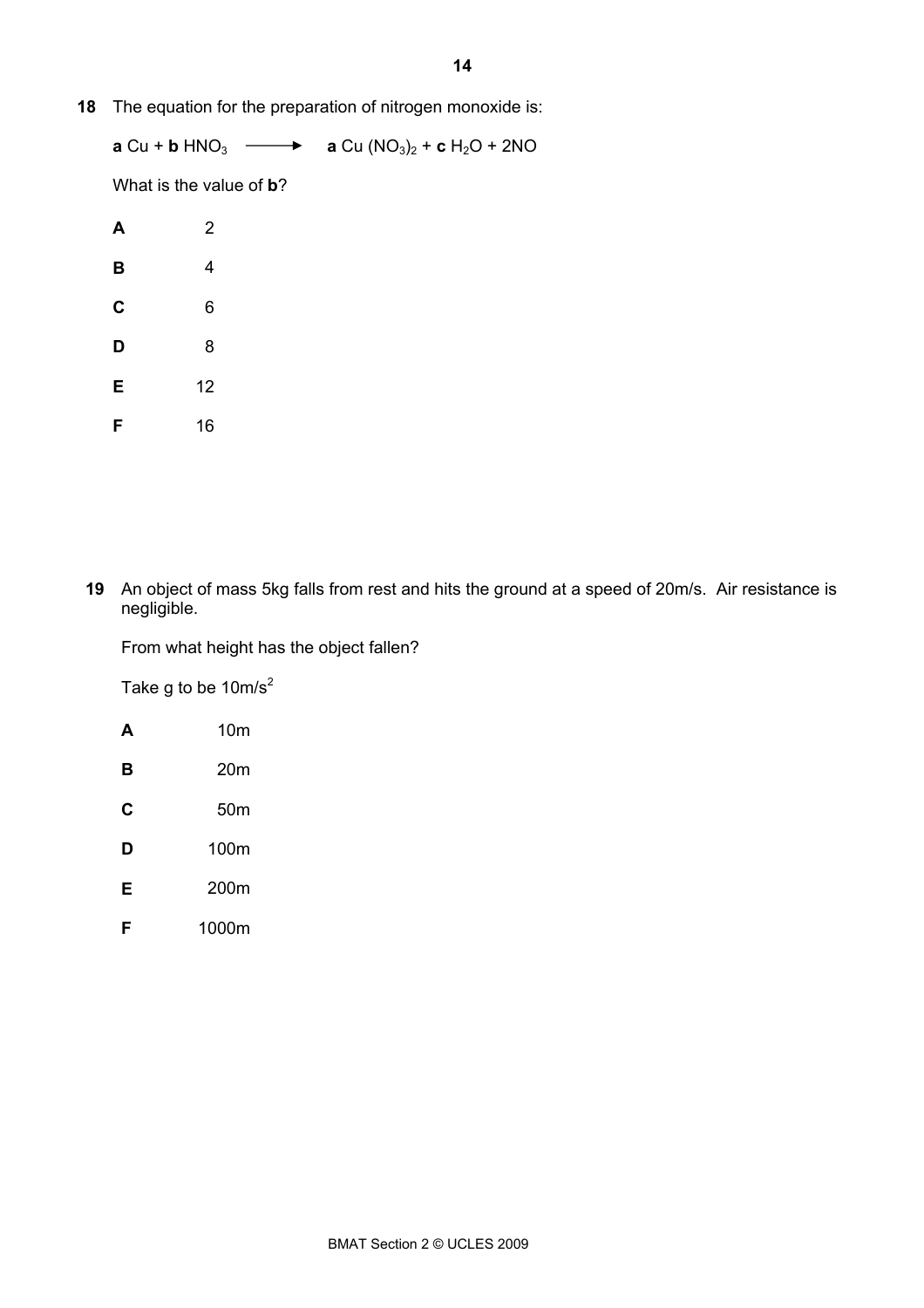**20** A solid sphere of radius *r* fits inside a hollow cylinder. The cylinder has the same internal diameter and length as the diameter of the sphere.

The volume of a sphere is  $\frac{4}{3}\pi r^3$ , where *r* is the radius of the sphere.

What fraction of the space inside the cylinder is taken up by the sphere?

|   | $\frac{1}{4}$ |
|---|---------------|
| B | $\frac{1}{3}$ |
| Ć | $\frac{1}{2}$ |
| D | $\frac{2}{3}$ |
| Е | $\frac{3}{4}$ |

**21** The diagram shows a section through an alveolus. Gases diffuse through the alveolar and capillary walls.



Which row explains why gaseous exchange occurs in the alveolus?

|   | <b>Concentration of:</b> |                        |                               |                                |
|---|--------------------------|------------------------|-------------------------------|--------------------------------|
|   | oxygen in<br>alveolus    | oxygen in<br>capillary | carbon dioxide in<br>alveolus | carbon dioxide in<br>capillary |
| A | high                     | low                    | high                          | low                            |
| в | low                      | high                   | low                           | high                           |
| С | high                     | high                   | high                          | low                            |
| D | high                     | low                    | low                           | high                           |
| Е | low                      | high                   | high                          | low                            |
| F | low                      | low                    | low                           | high                           |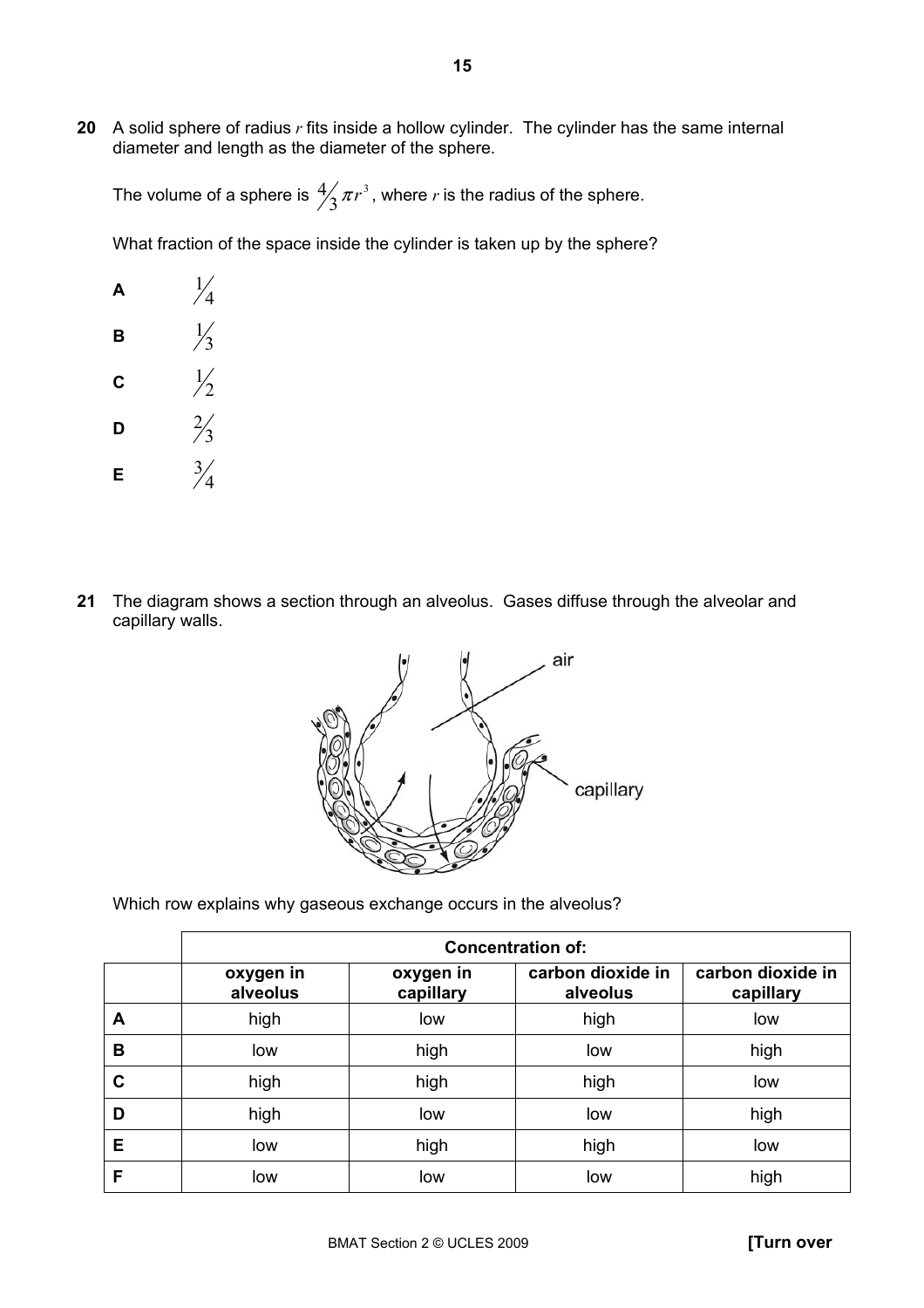- **22** At room temperature, a reaction is very fast if no bonds are broken while it takes place, and is slow if bonds have to be broken.
	- **1**  $H_2 + I_2 \rightarrow 2HI$
	- **2**  $\text{Ag}^+ + \text{Cl}^- \rightarrow \text{AgCl}$
	- **3**  $\text{CH}_3 + \text{CH}_3 \rightarrow \text{C}_2\text{H}_6$
	- **4** OH<sup>+</sup> + CH<sub>3</sub>Br  $\rightarrow$  CH<sub>3</sub>OH + Br<sup>-</sup>

Which of the following are the two fastest reactions?

| Δ | 1 and 2 |
|---|---------|
| в | 1 and 3 |
| C | 1 and 4 |
| D | 2 and 3 |
| Е | 2 and 4 |
| F | 3 and 4 |

**23** A train consists of a powered engine pulling two unpowered carriages.



The engine has a mass of 20000kg, and each carriage has a mass of 5000kg. When the engine accelerates from rest it develops a thrust (driving force) of 15000N as shown.

Ignoring resistive forces, what is the tension (pulling force) **T** in the coupling between carriage 1 and carriage 2?

| A | 2500N  |
|---|--------|
| в | 3750N  |
| C | 5000N  |
| D | 7500N  |
| Е | 15000N |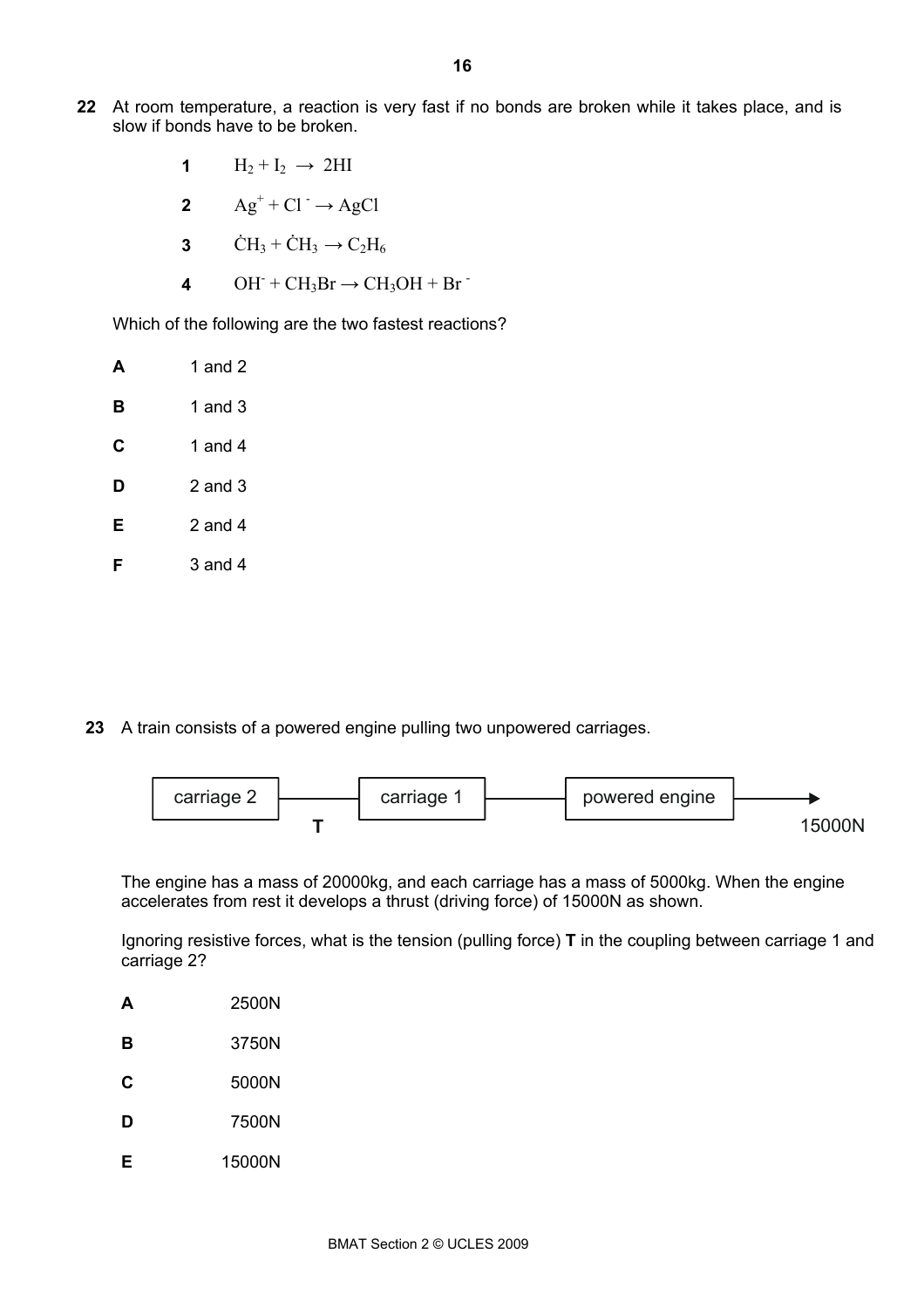**24** The equation gives *y* in terms of *x*.

$$
y = 5\left(\frac{x}{2} - 3\right)^2 - 10
$$

Rearrange the equation to give an expression for *x* in terms of *y*.

**A**  
\n
$$
\pm 2\sqrt{\frac{y+10}{5}} + 6
$$
\n**B**  
\n
$$
\pm 2\sqrt{\frac{y+10}{5}} - 6
$$
\n**C**  
\n
$$
\pm 2\sqrt{\frac{y-10}{5}} + 6
$$
\n**D**  
\n
$$
\pm 2\sqrt{\frac{y-10}{5}} - 6
$$
\n**E**  
\n
$$
\pm 2\sqrt{\frac{y+50}{5}} + 6
$$
\n**F**  
\n
$$
\pm 2\sqrt{\frac{y+10}{5}} + 3
$$

5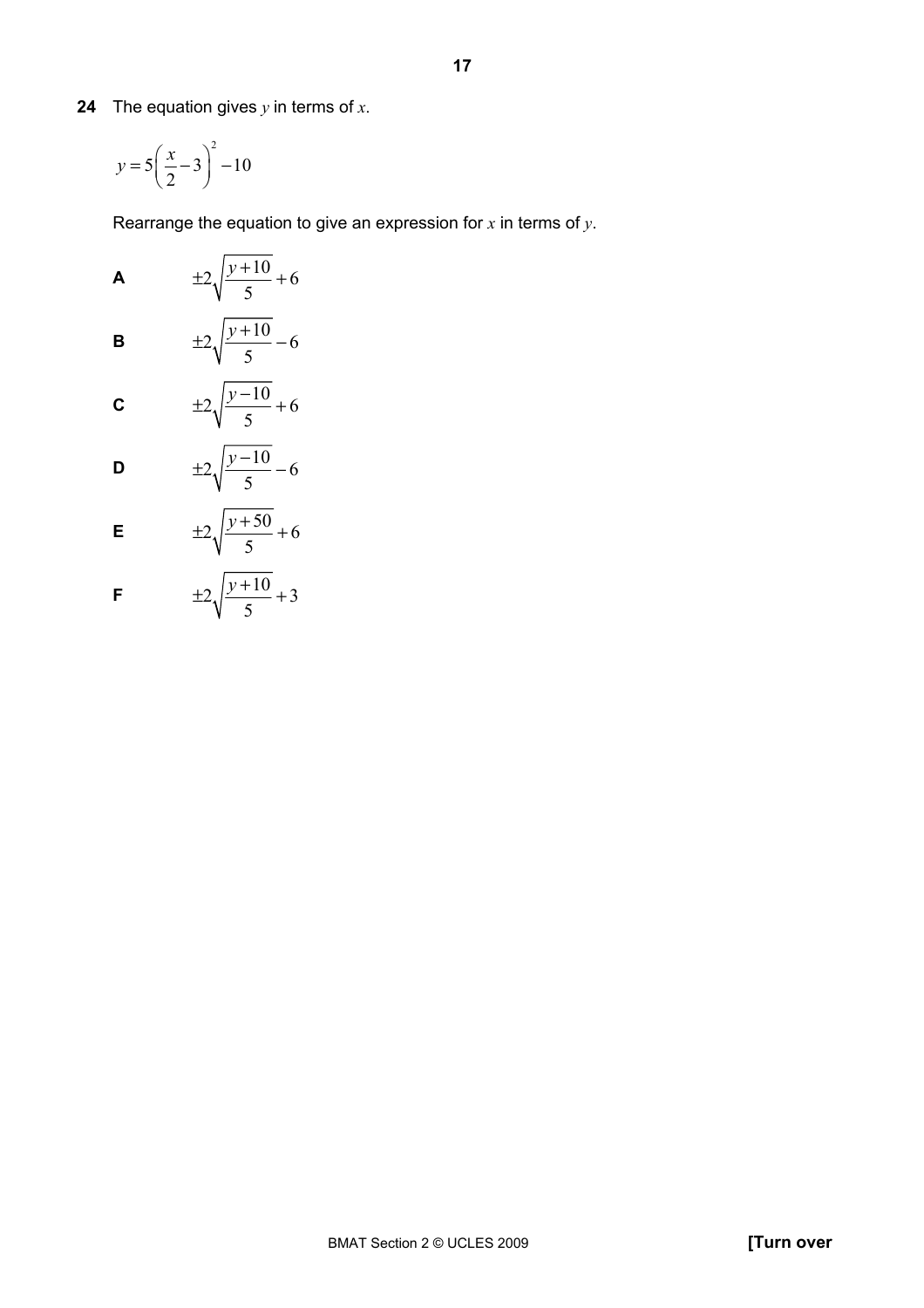- **25** The following five statements relate to homeostasis (the maintenance of stable internal conditions of the body):
	- **1** Insulin helps to control the water content of the body.
	- **2** Homeostasis depends only on hormones.
	- **3** The pancreas helps to control the glucose content of the blood.
	- **4** Both the nervous and hormonal systems are involved in homeostasis.
	- **5** The skin is used to help control the body temperature.

Which statements are correct?

| Α | 1, 2 and 3 only |
|---|-----------------|
|   |                 |

- **B** 1, 3 and 4 only
- **C** 1, 4 and 5 only
- **D** 2, 3 and 5 only
- **E** 2, 4 and 5 only
- **F** 3, 4 and 5 only

**26** Naturally occurring chlorine is a mixture of two isotopes with mass number 35 and 37. The isotope with mass number 35 is three times as common as the isotope with mass number 37. Naturally occurring bromine is a mixture of two isotopes with mass numbers 79 and 81. They are present in equal amounts.

What fraction of the naturally occurring compound  $CH<sub>2</sub>BrCl$  has a relative molecular mass of 128?

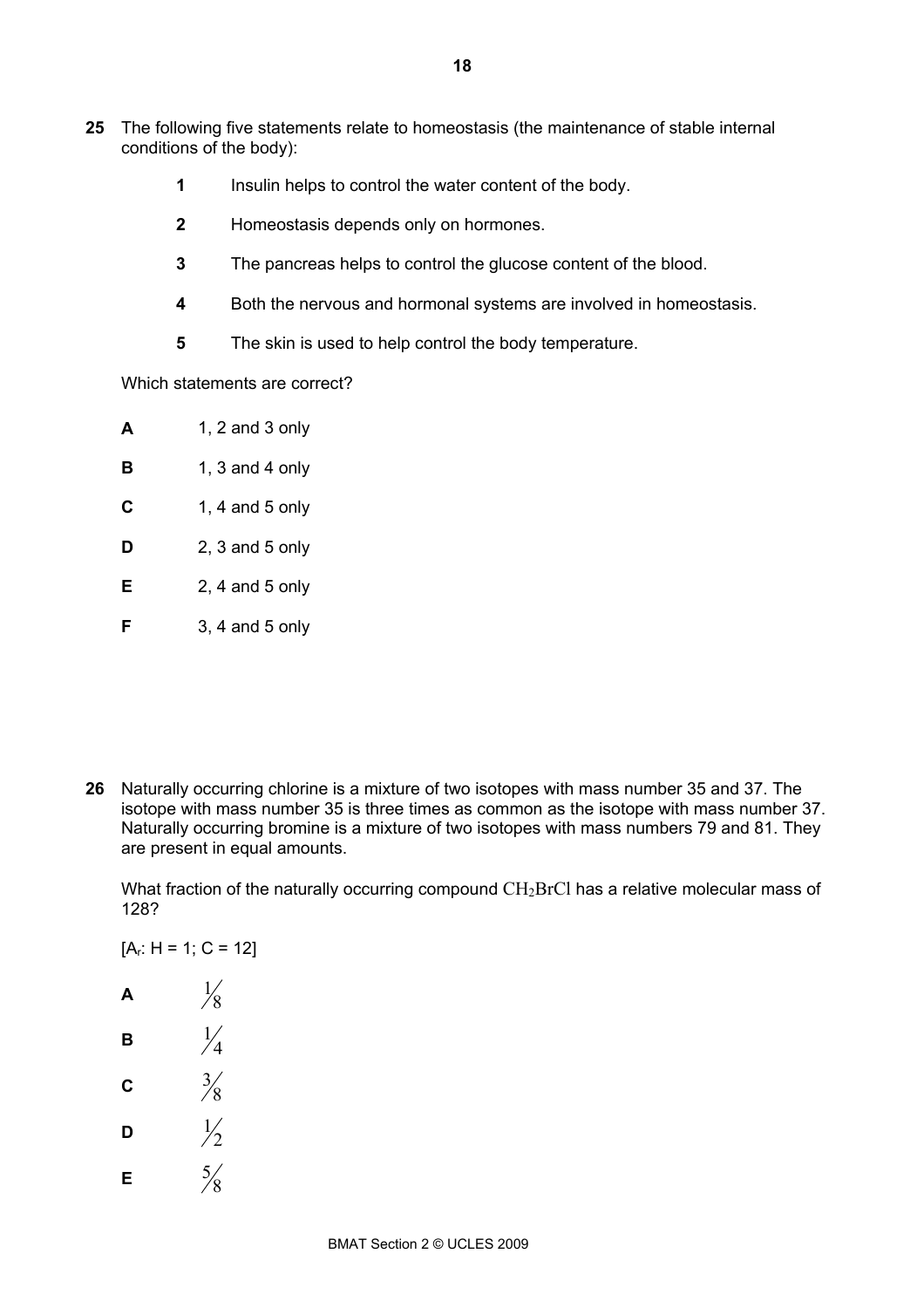**27** The first graph shows the variation of the displacement of particles with distance along a wave at a particular instant in time:



The second graph shows the variation with time of the displacement of a particular particle in this wave:



What is the speed of this wave?

| A | $30m$ /s |
|---|----------|
| в | $50m$ /s |
| C | $90m$ /s |

- **D** 100m/s
- **E** 150m/s
- **F** 300m/s